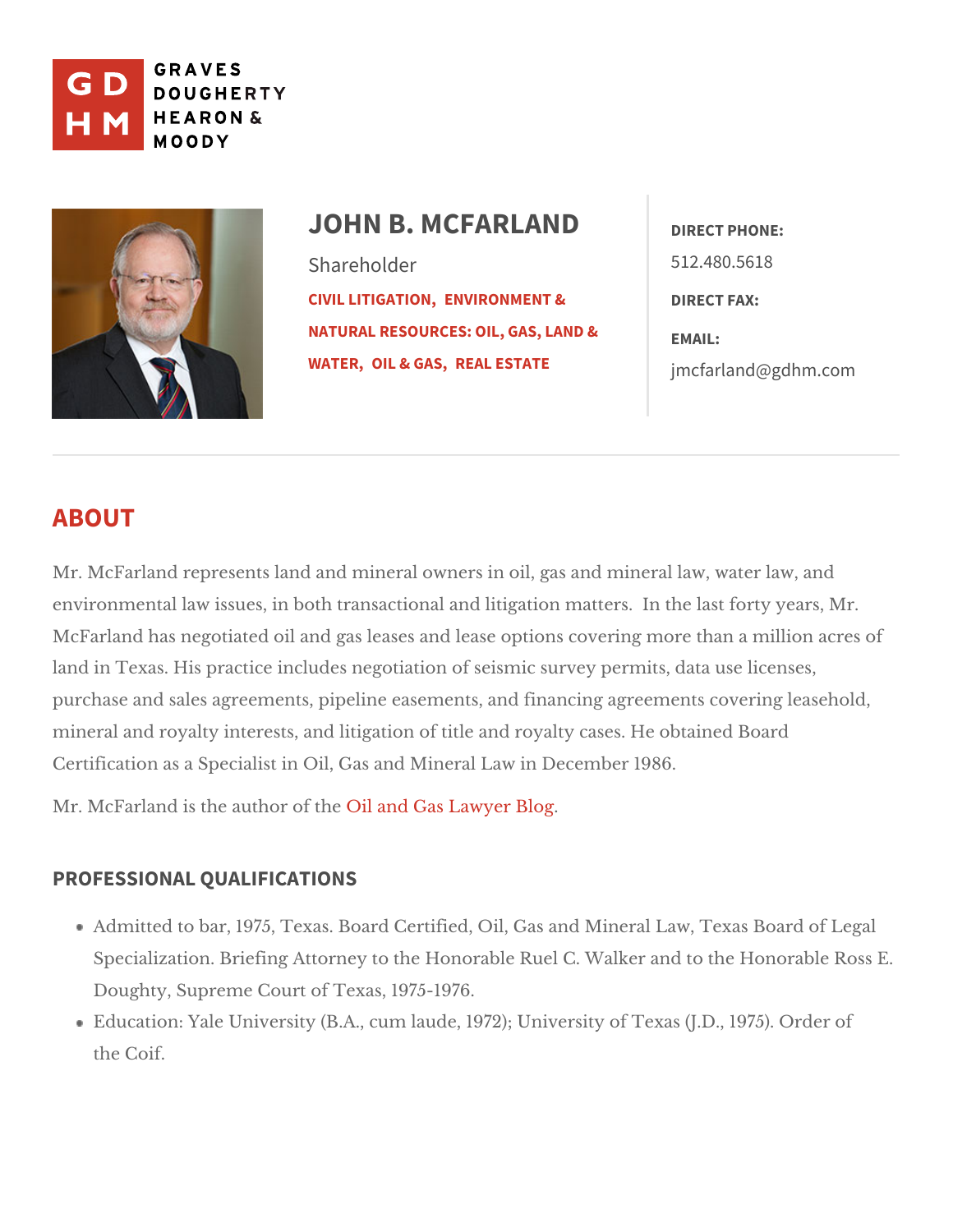#### PROFESSIONAL AFFILIATIONS

Member: Austin Bar Association (Oil, Gas and Mineral Law Section); Amer (Law Practice Management Section); State Bar of Texas L& @ il Se G aiso ma)nd Ene Fellow: Texas Bar Foundation

### AWARDS AND HONORS

Listed The Best Lawyers in Aumbeished by Woodward/White, Inc., Bet-the-Company Litigation, Commercial Litigation, Litigation Environmental, Natural Res & Gabaw, (2008-2020) A <sup>[®](http://www.martindale.com/John-B-McFarland/1625382-lawyer.htm)</sup> Preemin<sup>[™](http://www.martindale.com/John-B-McFarland/1625382-lawyer.htm)</sup> en Review Rating, Martindale.com Texas Mont $\mathcal{B}$  lyper Law $\mathcal{P}$ , epsublished by Tho Reputers, 2009-2020

#### COMMUNITY

[Front St](http://www.frontsteps.org/)epBsoarcdf Directors Mentor, Education for Ministry program, GEp ds Schpeaplh Chaurch Endowment Committee, St. Steeiphenal School Member, Board of TrusteesEpTs croipt al School Chair, Monday Connection Committee, tSheem Simenthweetst Member of Advisory Board, Texas Land Oannde MsinAesrsad ciation

### PUBLICATIONS AND PRESENTATIONS

Speaker at 2020 GDHM Land & Mineral Owner Workshop Allocation and Pooling Agreements

Author and Presenter, Case Update, NALTA Ausich, WebOnar, June Author and Presenter, Negotiating the Oil and Gas Lease from the Lando Rocky Mountain Mineral Law Foundations Advanced Landman s7lm8st 2t @ut 0, 1 Presenter, Allocation Wells and production Sharing Agreements, NARO 7 July 21-23, 2019

Speaker at 2019 GDHM Land & Mineral Owner Samibandat Case Co-Author and Co-Presenter with Terry Cross, Negotiating the Oil and Gastle Mountan Mineral Law Foundation Oil & Gs leas 2e-4 ps 2t 0 tluste, May Speaker at 2018 GDHM Land & Mineral Owner Seminar When and How Ca Deduct Post Production Coysstus rfrom alty?